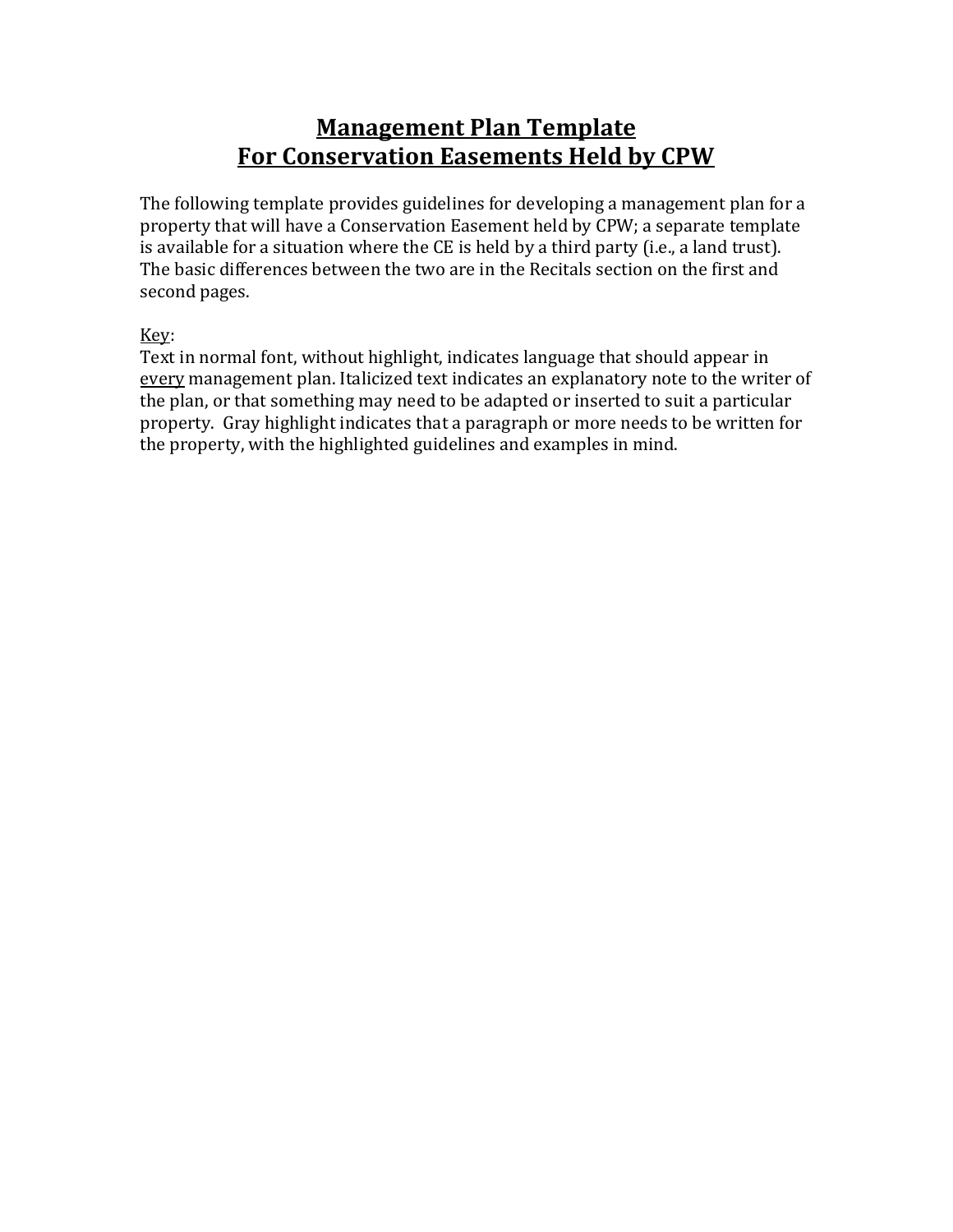### **Basic Components of Management Plans Associated with Conservation Easement Acquisitions Where CPW Is the Grantee**

THIS EASEMENT MANAGEMENT PLAN ("Management Plan" or "Plan") is entered into this day \_\_\_\_ of \_\_\_\_\_\_\_\_\_\_\_\_, 20\_\_ (the "Effective Date"), by and between \_\_\_\_\_\_ hereinafter referred to as "\_\_\_\_\_\_\_\_\_\_Ranch" *[address],* and the **STATE OF COLORADO** acting by and through the **DEPARTMENT OF NATURAL RESOURCES** for the use and benefit of the **DIVISION OF PARKS AND WILDLIFE** and **THE PARKS AND WILDLIFE COMMISSION**, whose address is 6060 Broadway, Denver, Colorado 80216 ("CPW").

#### *RECITALS*

**A. WHEREAS**, \_\_\_\_\_\_\_\_\_\_Ranch intends to grant a Conservation Easement in Gross ("Conservation Easement" or "Easement") to the STATE OF COLORADO acting by and through the DEPARTMENT OF NATURAL RESOURCES for the use and benefit of the DIVISION OF WILDLIFE and WILDLIFE COMMISSION ("CPW"), encumbering approximately \_\_\_\_ acres described in **Exhibit \_\_** of the Conservation Easement (the "Property"), located in \_\_\_\_\_ County, Colorado for the purpose of forever conserving the agricultural productivity, open space character, wildlife habitat, and scenic qualities of the Property. *[modify this list as appropriate, for example, if the property is not an agricultural property]*

**B. WHEREAS,** Ranch, its successors and assigns, are referred to in the Easement as the "Grantor"; and

**C. WHEREAS**, the CPW is referred to in the Easement as the "Grantee"; and

**D. WHEREAS,** the Property remains in a substantially undisturbed, natural state, and therefore in addition to its agricultural value, has significant ecological, open space, and wildlife habitat value, and also important value for hunting and other outdoor recreational values (collectively the "**Conservation Values**"), [*NOTE: The description of the Conservation Values in the Management Plan should be identical to the summary of Conservation Values in the Conservation Easement.]*

**E. WHEREAS**, the purpose of a Management Plan is to provide management direction to maintain and/or enhance the Conservation Values of the Property as they exist at the time of the placement of the Conservation Easement; and

**F. WHEREAS,** Paragraph \_\_ of the Easement references a "Management Plan" developed by the Grantor and the CPW; and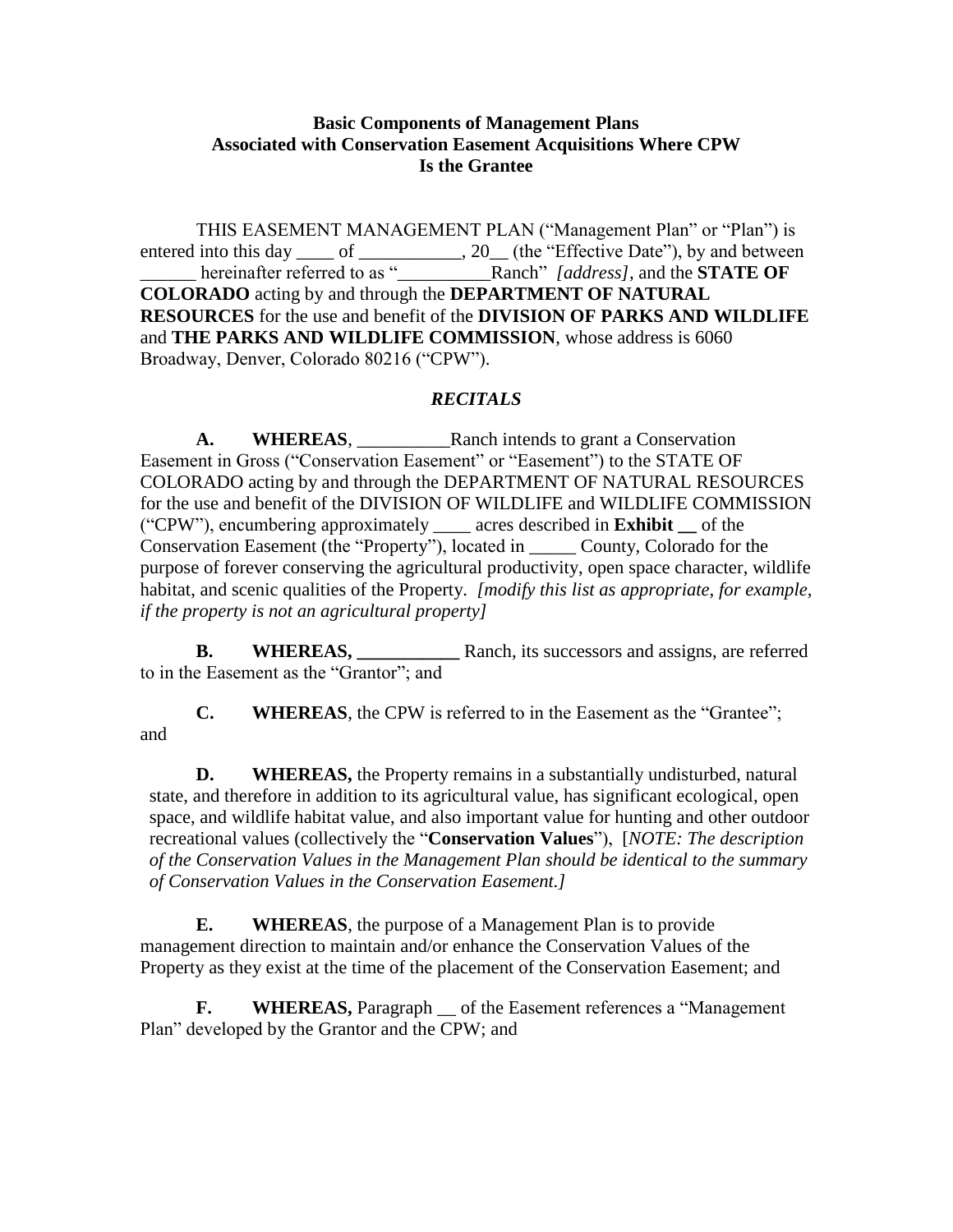**G. WHEREAS**, if the Easement is conveyed from \_\_\_\_\_\_\_\_\_ Ranch to the CPW, then this document shall constitute the Management Plan referenced in it, which is hereby approved, dated, and signed by the parties hereto.

**NOW, THEREFORE,** the parties hereto agree that, if the Easement is conveyed from \_\_\_\_\_\_\_\_\_\_\_\_ Ranch to the Grantee, then the Property shall be managed in accordance with this document.

The Management Plan should be used in conjunction with the Baseline Report, which indicates the Present Conditions of the Ranch to be protected at the time of the placement of the Conservation Easement. Any conflict between the Management Plan and the terms of the Conservation Easement shall be resolved in favor of the Conservation Easement.

The Management Plan is based on the best available information, and provides a foundation for long-term adaptive management of the property and its resources. It is a working document which will change and evolve with the Property and should be updated at least every five years. As recommended actions are implemented, and as objectives change, the Management Plan should reflect these changes. The Management Plan should be used to:

- Describe the management objectives for the Ranch and ensure that all actions support those objectives;
- Create a foundation for individual resource management plans as needed;
- Identify partnering opportunities with resource agencies; and
- Monitor the state of resources on the Ranch.

# **I. Ecological Landscape**

- *1) A brief, one or two-paragraph description of the dominant ecological communities, including vegetation types. Reference to the Baseline is appropriate. A thorough description is not necessary, because this should be covered in the Baseline.*
- *2) A description of the agricultural activities on the property. More details describing current operations may be included in an Appendix. This may be appropriate if details on operations of the property were not in the Baseline. An example follows:*

*The Gilmore Ranch supports an active agricultural operation, and these operations will continue after the property is under easement. About 300 acres of upland are planted in perennial hay crops. Most of the remainder of the property is grazed, with varying duration and intensity, depending in part on the accessibility of the various pastures. Some areas are grazed only for short periods each year because during much of the year access is cutoff by high water in the river and sloughs.*

*Note: a separate, more detailed section on agricultural operations follows in Section VI.*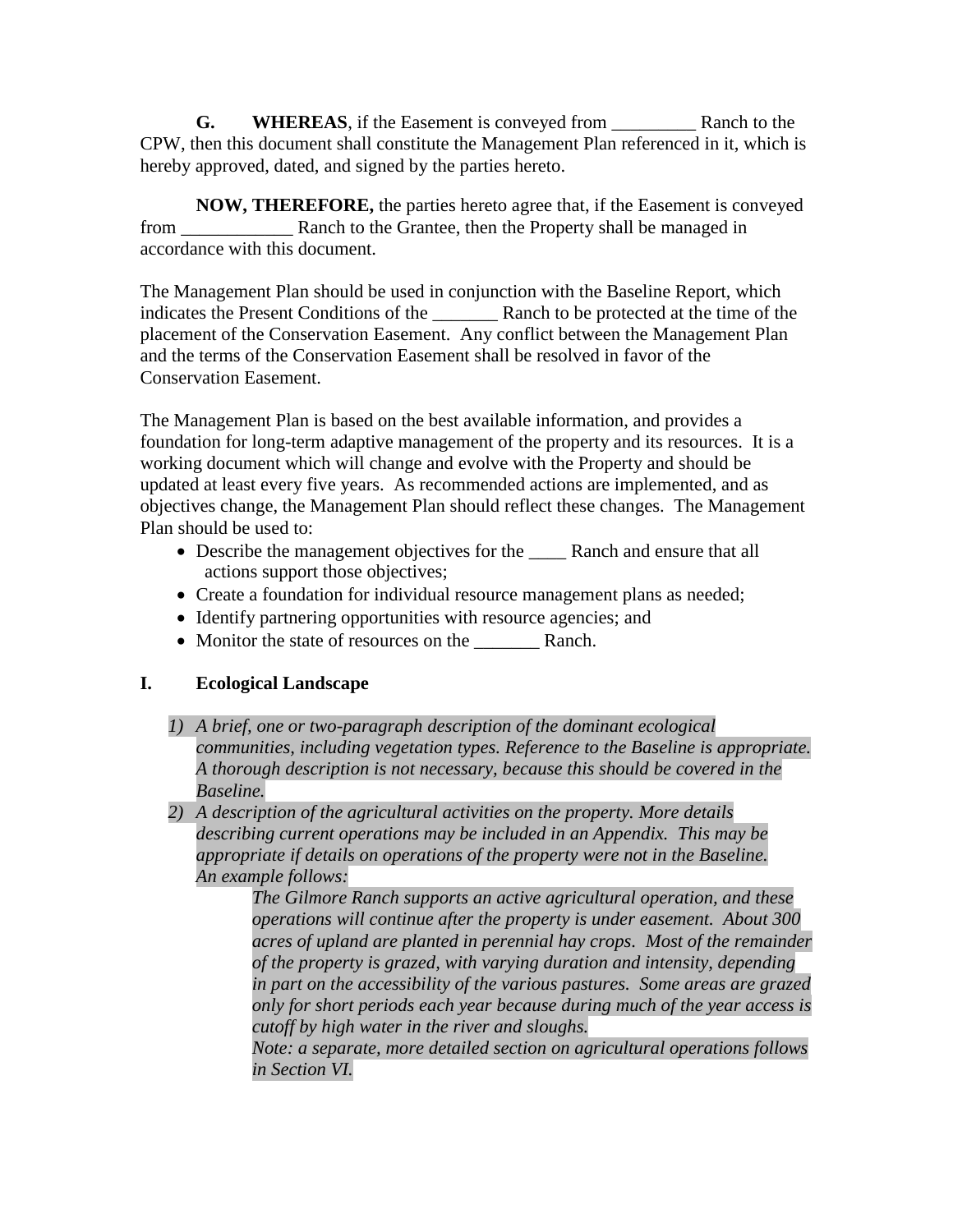- *3) A description of the wildlife values supported by this landscape – backed up by, and not repetitious of, information in the Baseline. The statement should identify habitat on the property associated with the life cycles of the species identified as important to the wildlife values of the property.*
- *4) A brief statement of why the property is important in the larger landscape, and what protection of this property means for protecting wildlife values in the area, region and/or statewide. If applicable, reference to this Property's association with an existing conservation strategy for particular species would be appropriate.*

# **II. Overall Management Goals**

*CPW's basic reason for participating in any Conservation Easement with wildlife values is that a particular property supports the wildlife species that currently or historically have depended on it. Our primary objectives should be described, including identification of the priority species on this property.* 

### *An example of an overall goal:*

*The goal of the Easement and of this Plan is to protect in perpetuity and, where appropriate, to enhance the habitat of the ABC Ranch for the benefit of Greater Sage-Grouse and Columbian Sharp-tailed Grouse ("the Grouse") while allowing the flexibility necessary to maintain sustainable agricultural operations.* 

*The Plan will ensure that the property remains a mix of native sagebrush interspersed with grassy meadows and riparian systems that continue to support Greater Sage-Grouse habitat. This mix of habitats will also provide an excellent habitat mosaic for a myriad of other species including, but not limited to….. The strategies to achieve management objectives include vegetative management, protection of riparian areas and wet meadows, …. Finally, the Plan must allow for continued sustainable agricultural operations and be acceptable to ABC Ranch while providing habitat for the Grouse.*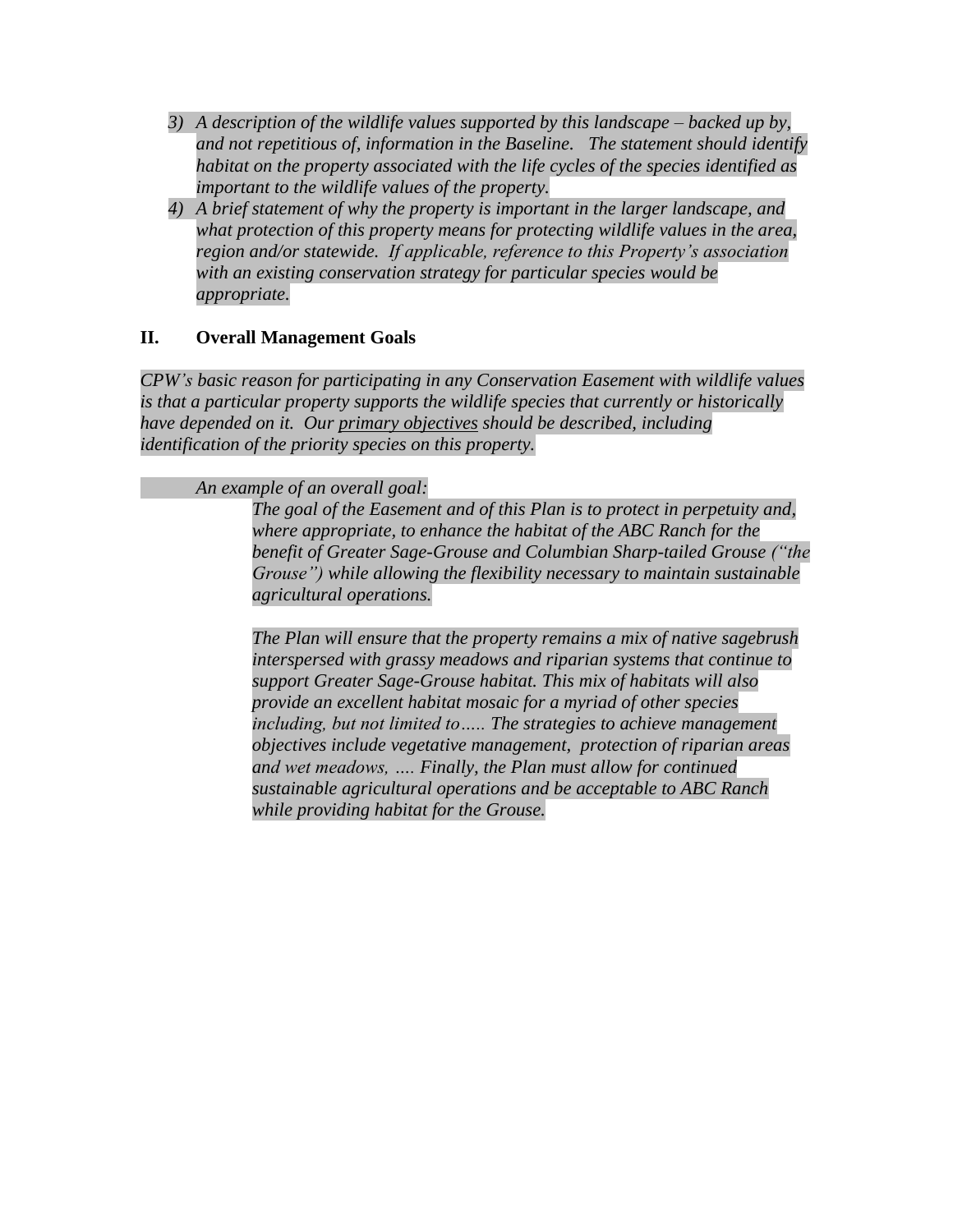### **III. Vegetative Management Objectives**

 *A brief list of measurable objectives related to the condition of vegetation. Examples could include an objective for preventing the spread of noxious weeds, or managing for residual cover and/or age class of vegetation.*

#### **Management Actions**

 *A list of Actions for each objective listed above. The Actions could address, for example, haying, timber removal, fire, irrigation, chemical treatment, mechanical treatment, control of noxious weeds, and any other management practices affecting the vegetation on the property. (Grazing management is addressed in a separate section related specifically to agricultural practices.)*

*Sample language for some Actions related to weed control:*

*ABC Ranch shall map and monitor the status of invasive species with special attention given to Colorado A-list species known from the Yampa watershed (meadow knapweed, and yellow starthistle) and high priority Blist species including Dalmation toadflax, yellow toadflax, leafy spurge, spotted knapweed, Russian knapweed, white top, tamarisk, and Russian olive. Early infestations should be controlled using the most effective integrated weed management approach for the species, including but not limited to cutting, mowing, grazing, pulling, and application of appropriate biological controls and chemicals. ABC Ranch is responsible for covering the costs of weed control on the Property.* 

 *This section of the plan should also address catastrophic events and enhancement plans.*

> In the event of a catastrophic event such as range fire, flood, or other acts of god that require reseeding, the development of a reseeding plan shall be required. Ranch and the CPW shall jointly agree in writing on the reseeding plan; however, reestablishing the native communities shall be a priority.

> Nothing in this Management Plan shall prohibit the \_\_\_ Ranch from participating in any State, Federal or private enhancement programs (such as EQIP, WHIP, and Partners for Fish and Wildlife, etc). However, the CPW shall be involved in any enhancement planning on the Property, and the enhancements shall not violate this Management Plan or the Easement.

#### **IV. Game Species**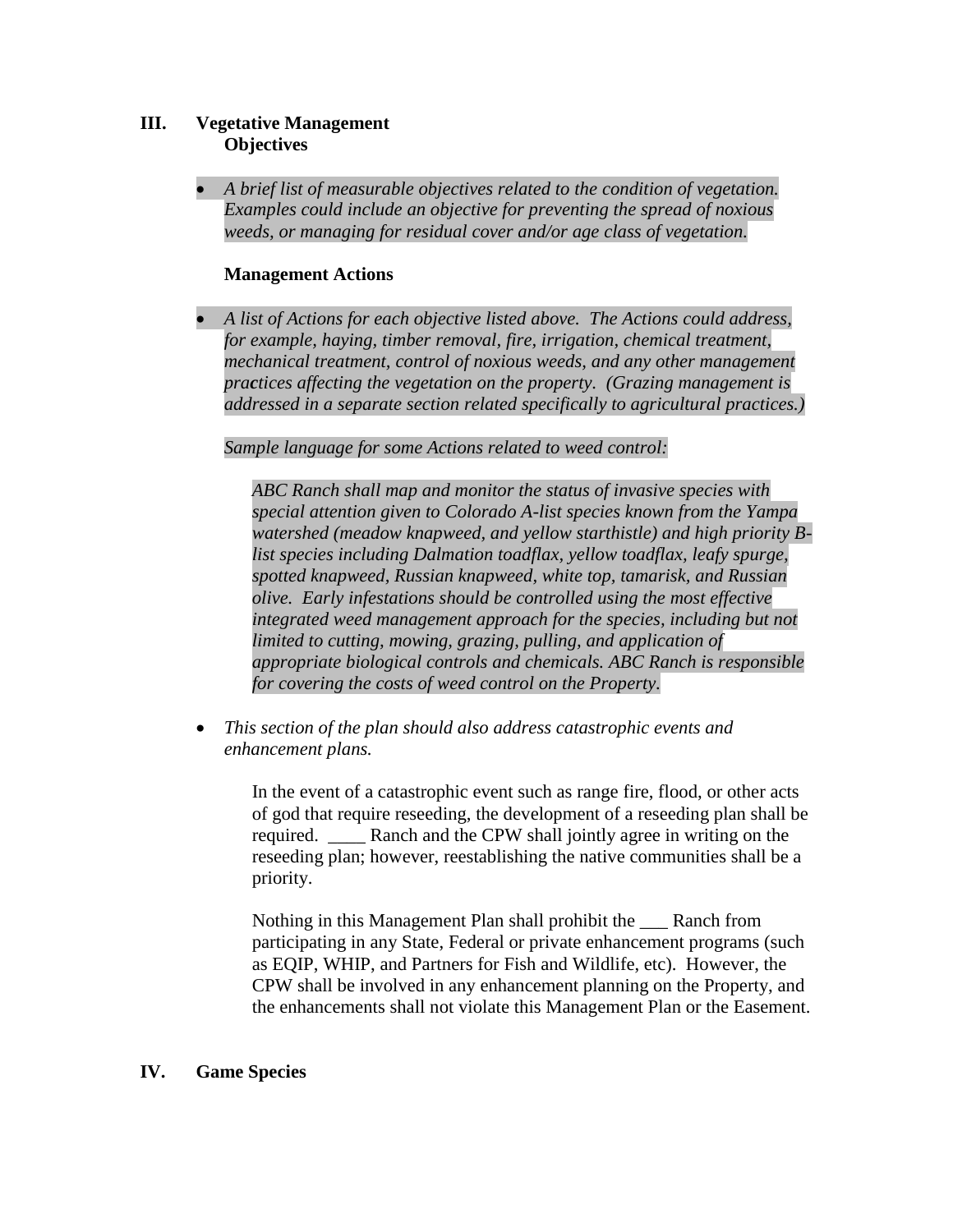The Conservation Values associated with game species are described in the baseline report.

# **Objectives**

 *A brief list of measurable objectives related to protection of habitat important to big game and not covered in the Vegetative Management Objectives. Examples could include protecting important movement corridors on the property; DAU harvest objectives on the property; and integrating wildlife population objectives into other resource management objectives.*

# **Management Actions**

- *A list of Actions for each objective listed above. The Actions could address, for example, maintaining particular habitat on the property for use by big game species.*
- **V. Threatened and Endangered Species Conservation**  The Conservation Values associated with Threatened and Endangered Species are described in the baseline report.

# **Objectives**

 *A brief list of measurable objectives related to protection of habitat for species of concern, not covered in the Objectives above. Examples could include protecting specific habitat locations for protected species known to be on the property or nearby; minimizing impacts and/or enhancing broodrearing areas, critical winter range, or migration corridors for protected species.*

# **Management Actions**

 *A list of Actions for each objective listed above. The Actions should address all known factors influencing the objectives described above.* 

# **VI. Agricultural Features and Operations**

### **Objectives**

- *A brief list of measurable objectives for the management of agricultural operations so that they support the wildlife values identified on the property. Examples:* 
	- *Manage areas of permanent vegetation for continued plant health and diversity, ground cover, and agricultural production;*
	- *Ensure agricultural features and operations are consistent with the wildlife habitat values of the property;*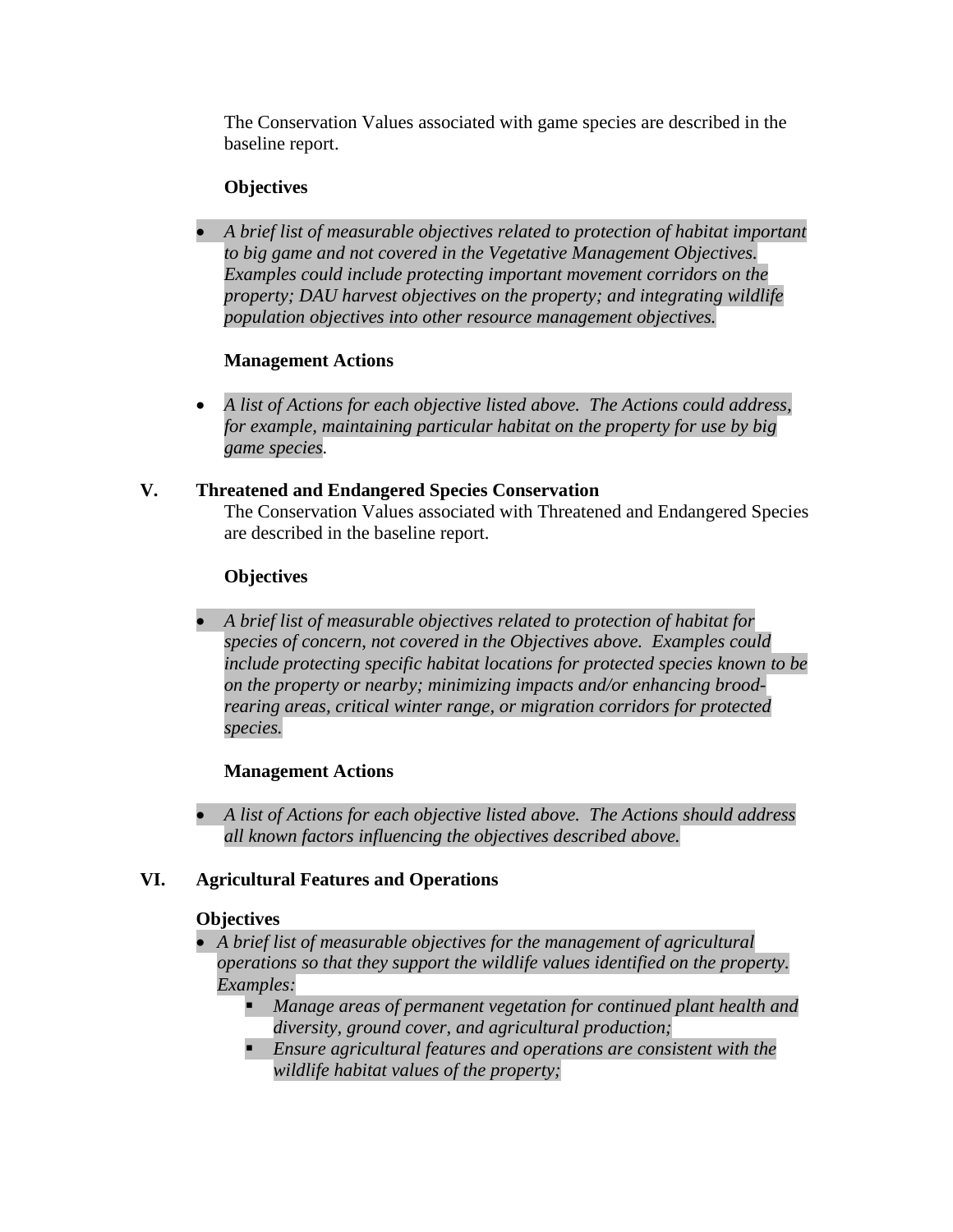*Ensure efficient use of the encumbered water rights to the benefit of biodiversity and agricultural production.*

### **Management Actions**

 *A list of Actions for each objective listed above. Typical Actions would address the timing, intensity and duration of grazing (for example, by reference to a Grazing Management Plan); fencing; irrigation management; timing of haying; and any reasonable adjustments in agricultural operations that provide protection for habitat and priority species identified in the Conservation Easement. Note to writer: Specific monitoring protocol (e.g., a Grazing Response Index (GRI) or other tool for measuring the condition of the landscape) are not appropriate in the body of the Plan; they may be included in an appendix to the Plan.*

### **VII. Water Management (if applicable)**

*On some properties, management of water resources (all water in and on the property) can be critical to maintenance of the conservation values protected by the Conservation Easement. Where so, identifying objectives and actions for this management is appropriate, as long as these are consistent with the water resources (including water rights, well permits, etc.) encumbered by the deed of Conservation Easement or required for protecting the property's conservation values.*

#### **Objectives**

 A brief list of objectives for management of water resources on the property. Examples could include protection of sage grouse brood rearing habitat in the hay meadows, or protection of other avian species' nesting habitat., or production of vegetation for winter range.

#### **Management Actions**

 A list of actions for each objective listed above. Actions might include continuing irrigation practices in the hay meadows in specific months, or restricting the time of field cultivation or haying operations.

# **VIII. Recreation Management (if applicable) Objectives**

 *A brief list of objectives for management of recreation on the property, other than hunting objectives addressed previously in the document. Examples could include avoiding disturbance to wildlife at critical points in the year, or avoiding disturbance to particularly sensitive habitat areas.*

### **Management Actions**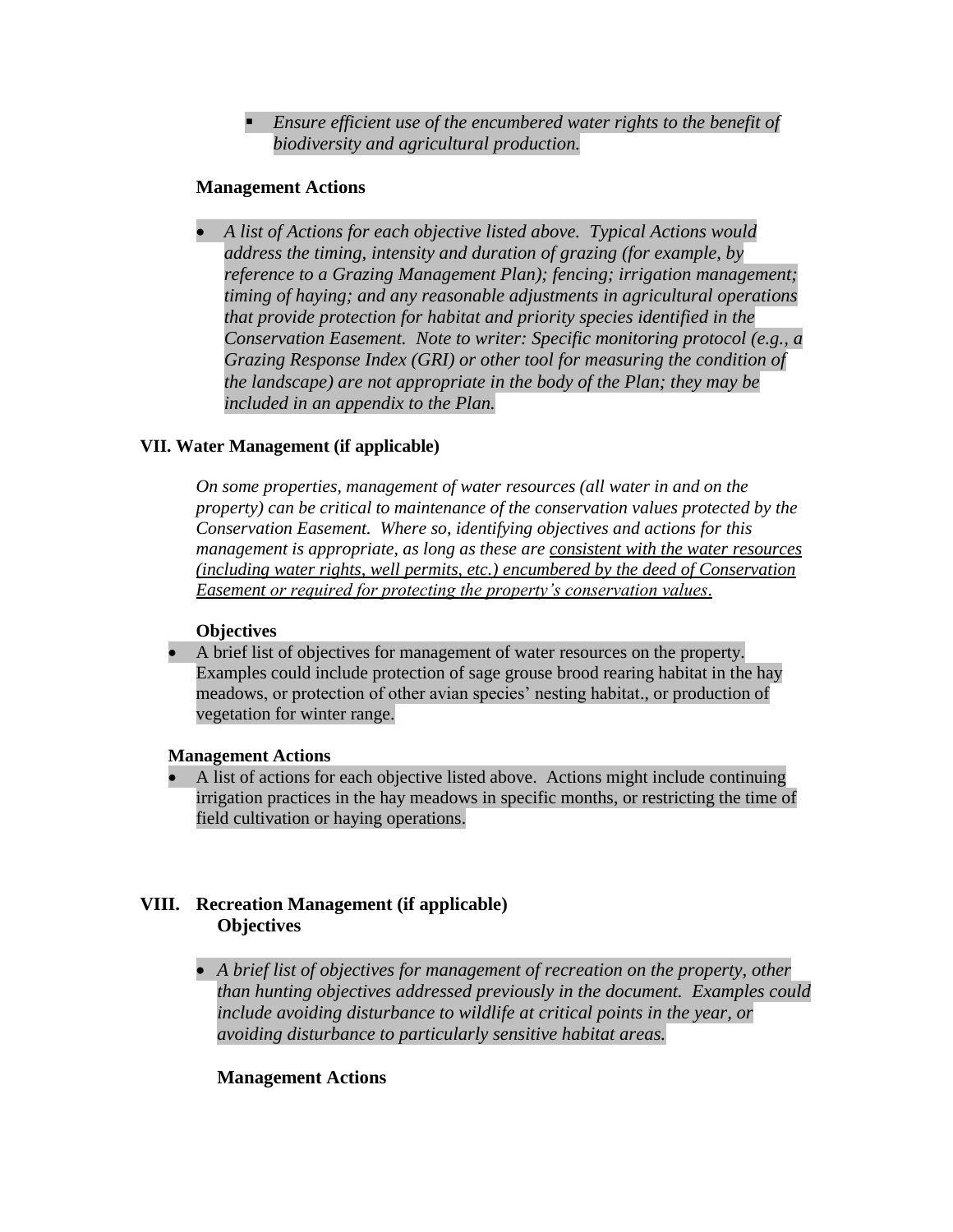*A list of Actions for each objective listed above. Actions might include limiting the number of people on the Property using off-road vehicles; avoiding recreational activity in critical wildlife areas during breeding, production, and winter periods.*

#### **IX.Other Management Opportunities**

Grantor and CPW may consider other habitat management opportunities consistent with the terms of the Easement and this Management Plan and implement such opportunities upon mutual agreement.

#### **X. Monitoring**

*Describe the requirements to access, monitor, and evaluate species (and water resources if applicable, in support of the conservation values identified for the property and consistent with the terms of the Conservation Easement. Monitoring protocol may vary considerably depending on, for example, overall management objectives and the wildlife species involved. Sample language:*

> The conservation goals discussed above will be met using an adaptive management approach, which includes regular monitoring and revisiting the management plan.

As outlined in the Conservation Easement, CPW will monitor the condition of the property at least annually to support the terms of the Conservation Easement, and may conduct additional monitoring on special request. Access to the property for monitoring purposes will be with the permission of the landowner, consistent with Section of the Conservation Easement. Such monitoring shall not unreasonably interfere with \_\_\_\_\_\_\_\_ Ranch use, management, and quiet enjoyment of the Property. If monitoring indicates a possible compromise of conservation values, CPW will discuss the situation with the landowner and recommend appropriate management practices to address the problem.

This Management Plan shall be reviewed no less than every five years. Therefore, on or before the Management Plan shall be jointly reviewed by the CPW and the Ranch. If changes are necessary, it shall be modified upon written agreement by all parties. Updated versions of the Management Plan will be signed and filed with both parties. If changes cannot be agreed upon, the existing Management Plan shall stay in place. However, if in the interim,

Ranch and the CPW determine that this Management Plan should be modified before that date, the parties can modify it at any time upon written agreement among all parties.